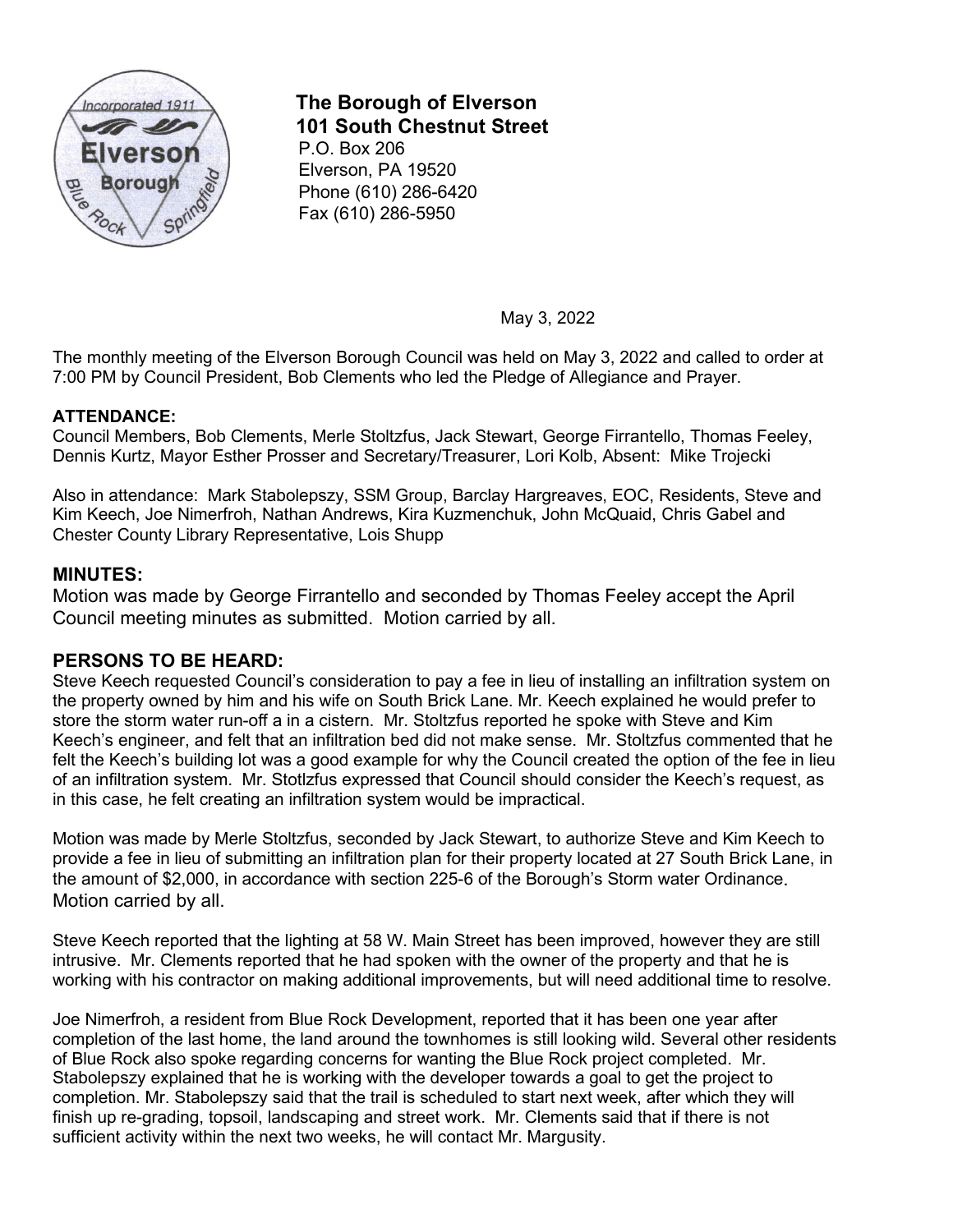Lois Shupp, a representative with the Chester County Library, spoke to Council regarding the programs they offer, and provided handout information, encouraging residents to use their resources and consider taking advantage of their programs.

# **TREASURERS REPORT:**

Motion was made by Jack Stewart and seconded by Thomas Feeley to accept the Treasurers Report and pay bills as presented. Motion carried by all.

George Firrantello asked Council if they were in agreement to fund the security system installed at the park with the Capital Reserve Funds.

Motion was made by Jack Stewart, seconded by Dennis Kurtz to move up to \$6,000 from the Capital Reserve fund to the General Fund to for the amount paid to date for the new security system, and the remaining expense of the router for the system to be paid from the Capital Reserve Fund. Motion carried by all.

# **REVIEW OF RESTRICTED FUNDS:**

George Firrantello reviewed the plan for allocation of the ARPA funds being considered for TVFD, EHBEMS and Municipal Authority. No final amounts were determined at this time.

George Firrantello commented that he felt the 2021 Audit Report submitted by RKL was satisfactory and asked if Council had any questions or concerns. Council Members had no concerns about the report.

# **PRESIDENTS REPORT:**

Bob Clements reviewed the request from PSAB for consideration to pass a resolution to legalize the Cannabis Industry in Pennsylvania. Council took no action on this topic.

# **MAYORS REPORT:**

Esther Prosser mentioned that pickle ball has started up and will be held at 5:00 on Mondays. Ms. Prosser suggested that improvements could be made to the chain link fence around the basketball court. Ms. Prosser will get quotes for painting the fence. Ms. Prosser reviewed the plans for the Memorial Day Ceremony to be held on May 30, 2022 at 10:30 AM. Ms. Prosser said the committee is working on plans for the Elverson Day Event, which will be held on June 25, 2022 starting at 5:00 PM. Ms. Prosser announced that the Anchored Ministry will be holding a 5K run at 9:00 AM the morning of the  $25<sup>th</sup>$ . Ms. Prosser said she hopes to have the Newsletter ready in 10 days, if there is anyone who may want to post an article, they can submit that to her.

Esther Prosser requested Council's consideration for changing the dry town status by having it added to the ballot. Council reviewed the information provided by the Borough Solicitor. Esther Prosser will review the information as to what status can be specified in the referendum.

# **BUILDING, GROUNDS STREETS AND LIGHTS:**

Tom Feeley reported that the blacktop on the walking path, and the concrete at the Borough office has been repaired in order to make it safe, and the explained it is a temporary fix until we can budget for a more permanent repair. Mr. Feeley said he is looking into adding shelving to the archive storage area. Mr. Feeley reported that the security system has been installed at Livingood Park, and suggested Council may want to consider expanding if needed. Council agreed to hold off on expanding the system until there has been an opportunity to work with the existing system. Mr. Feeley asked Council if they wanted to replace the sign at S. Brick Lane and Conestoga Road identifying both of the street names or just South Brick Lane. Council determined the sign could be purchased with just South Brick Lane being posted.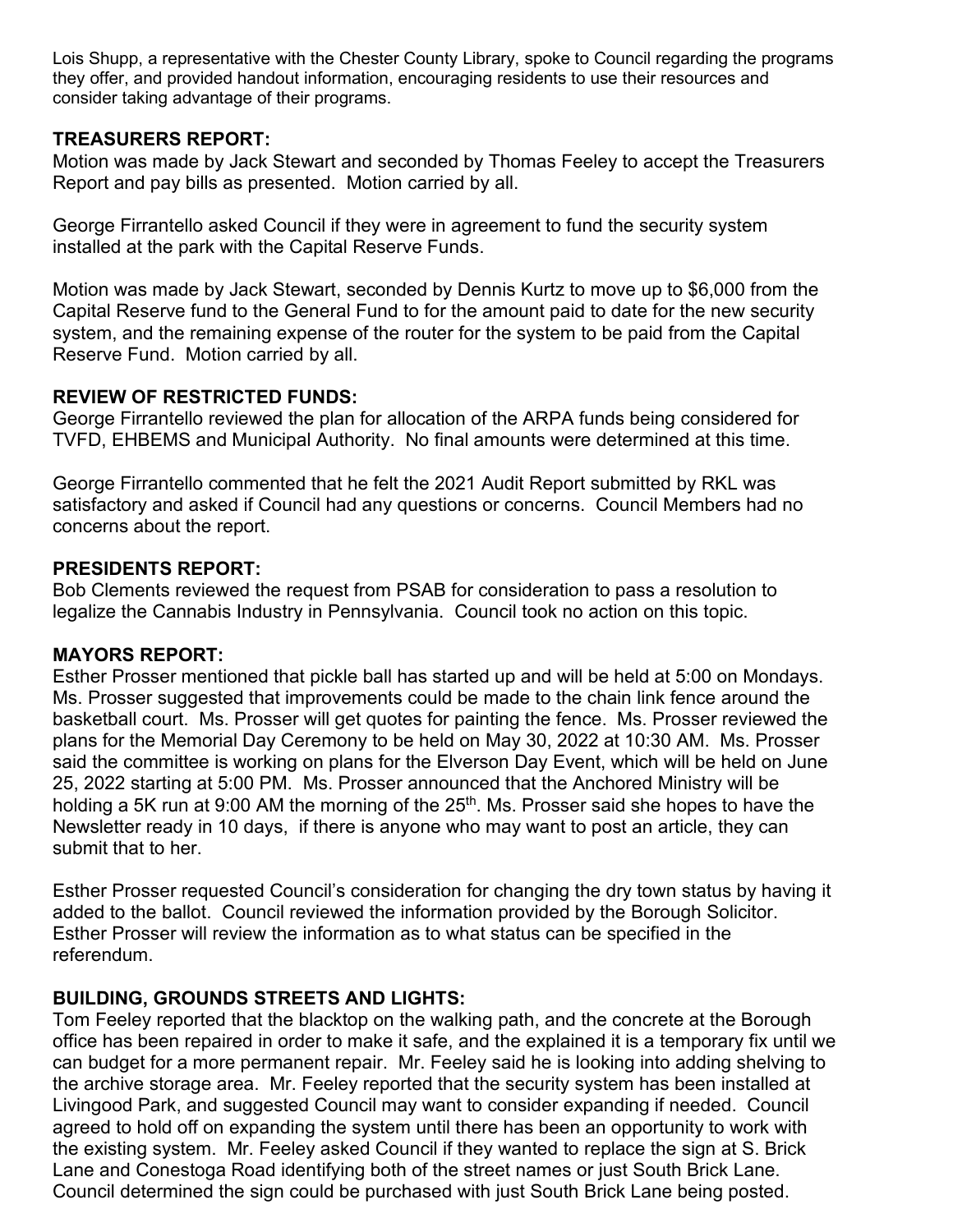# **STATE POLICE:**

Bob Clements reviewed the State Police report, there were no concerns.

# **EMERGENCY MANAGEMENT**:

Barclay Hargreaves reviewed the updated Hazzard Mitigation Plan, and Resolution for Council's consideration. Mr. Hargreaves reported that the plan identifies all hazards in the County, and that there are plans moving forward to mitigate them. Mr. Hargreaves also reviewed that he is working with the Twin Valley Fire Department, Fire Police and Elverson Honey Brook EMS to plan for whatever is needed for the 5K race and Elverson Day Event to prepare for coverage for safety.

Motion was made by Jack Stewart, seconded by Merle Stoltzfus to adopt Chester County's Hazard Mitigation Plan Resolution Number 03-2022. Motion carried by all.

## **ENGINEERING:**

Mark Stabolepszy reported that he has made an initial field review of the pavement conditions on Park Avenue. Mr. Stabolepszy said he has prepared a confirmation of services to determine needed improvements and will prepare a bid package for rehabilitation of Park Avenue from Whitford Corporation's driveway area, North to the Borough line. Mr. Stabolepszy said the bid packet will be prepared by next month, which will be followed by advertising the bid.

Mr. Stabolepszy said that he has held off on further work on the trails initiative, per Council's direction, until easement issues are positively resolved with Chester County and MABE. Bob Clements reported on the status of the trail to Blue Rocks. Tom Feeley said that Lisa Palser has obtained verbal approval from those on North Brick Lane, with the exception of PPG. Mr. Stoltzfus commented that it would be helpful for the Park Recreation and Trails Committee to have regular meetings, with representation from someone on Council. Thomas Feeley and Bob Clements will work with Lisa Palser in regard to the plans for trails and upcoming projects.

# **BUILDING AND ZONING:**

Bob Clements reviewed the report, there were no concerns.

# **MUNICIPAL AUTHORITY:**

Jack Stewart reported that the Municipal Authority had their annual plant tour. Mr. Stewart said that the flow is on target, largely due to having sewer plumbing inspections, which has been an effective way to confirm that storm water does not enter the sanitary sewer.

#### **UNFINISHED BUSINESS:**

Bob Clements reported that the building at 58 W. Main Street was still being reviewed for use as a farm store.

Merle Stoltzfus reported that he has help lined up, and will be getting the merry go round repaired soon.

Merle Stoltzfus reported that he had met with a business owner regarding engineering fees paid out during his project. Mr. Stoltzfus said he felt it would be beneficial to come up with a resolution for keeping costs down. Mr. Stabolepszy commented that if the storm water is not built correctly, it can create issues with run off effecting other properties. Mr. Stoltzfus will do further research, and prepare additional information for the next meeting.